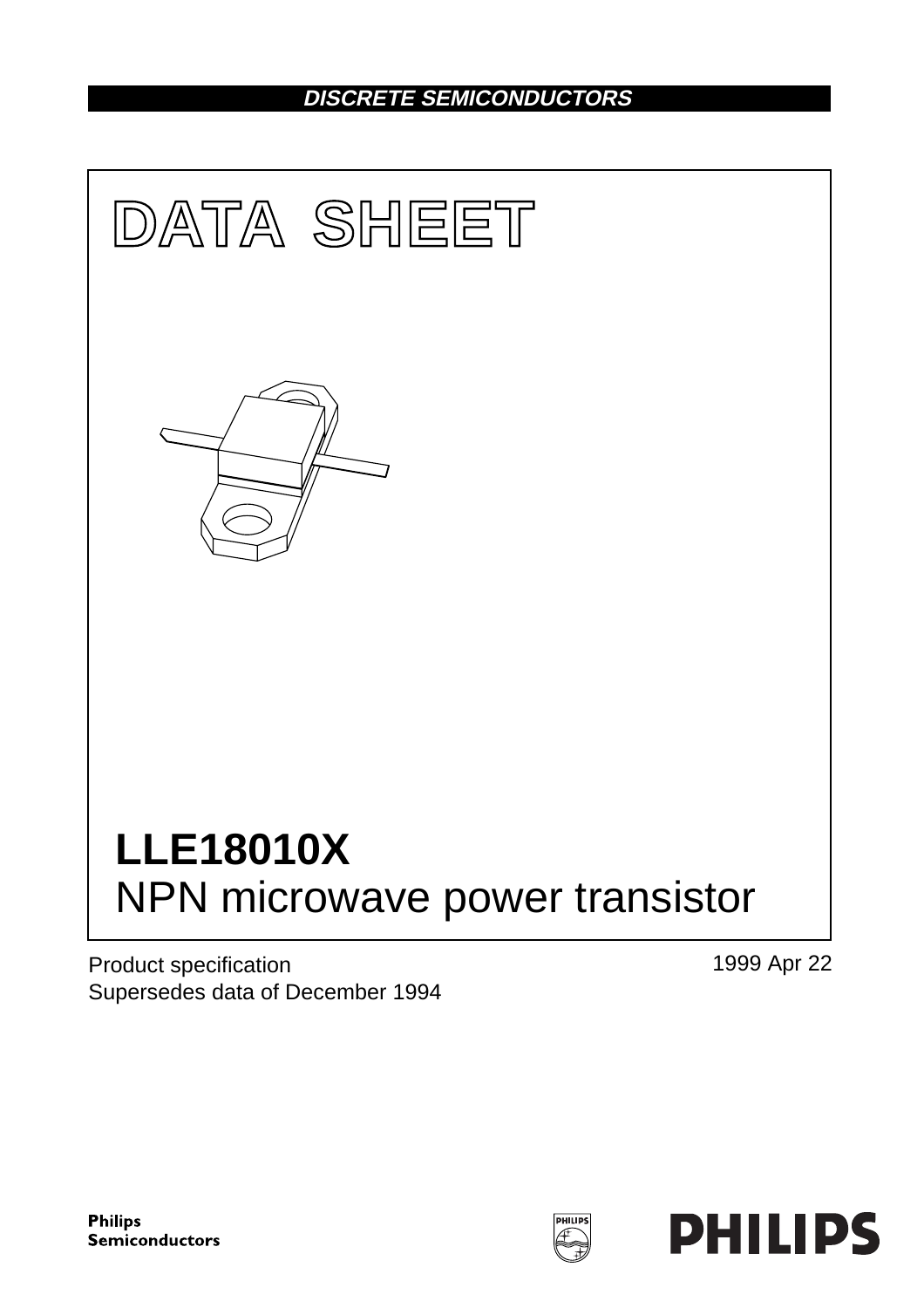## **NPN microwave power transistor LEE18010X**

### **FEATURES**

- Diffused emitter ballasting resistors providing excellent current sharing and withstanding a high VSWR
- Interdigitated structure provides high emitter efficiency
- Gold metallization realizes very good stability of the characteristics and excellent lifetime
- Multicell geometry gives good balance of dissipated power and low thermal resistance
- Internal input prematching ensures good stability and allows an easier design of wideband circuits.

### **APPLICATION**

Intended for use in common emitter, class AB amplifiers in CW conditions for professional applications up to 2 GHz.

### **DESCRIPTION**

NPN silicon planar epitaxial microwave power transistor in a SOT437A glued cap metal ceramic flange package, with emitter connected to flange.

### **QUICK REFERENCE DATA**

Microwave performance up to  $T_{mb} = 25 \degree C$  in a common emitter class AB amplifier.

| <b>MODE OF</b>   | (GHz) | Ѵсє | Ico  | $P_{L1}$ | $G_{\mathsf{po}}$ | $Z_i$ ; $Z_L$       |
|------------------|-------|-----|------|----------|-------------------|---------------------|
| <b>OPERATION</b> |       | (V) | (mA) | (W)      | (dB)              | $(\Omega)$          |
| Class AB (CW)    | 1.85  | 24  | 10   | ≥1       | $\geq 8.5$        | see Figs<br>6 and 7 |

### **PINNING - SOT437A**

| <b>PIN</b> | <b>DESCRIPTION</b>          |
|------------|-----------------------------|
|            | collector                   |
|            | base                        |
|            | emitter connected to flange |



### **WARNING**

### **Product and environmental safety - toxic materials**

This product contains beryllium oxide. The product is entirely safe provided that the BeO slab is not damaged. All persons who handle, use or dispose of this product should be aware of its nature and of the necessary safety precautions. After use, dispose of as chemical or special waste according to the regulations applying at the location of the user. It must never be thrown out with the general or domestic waste.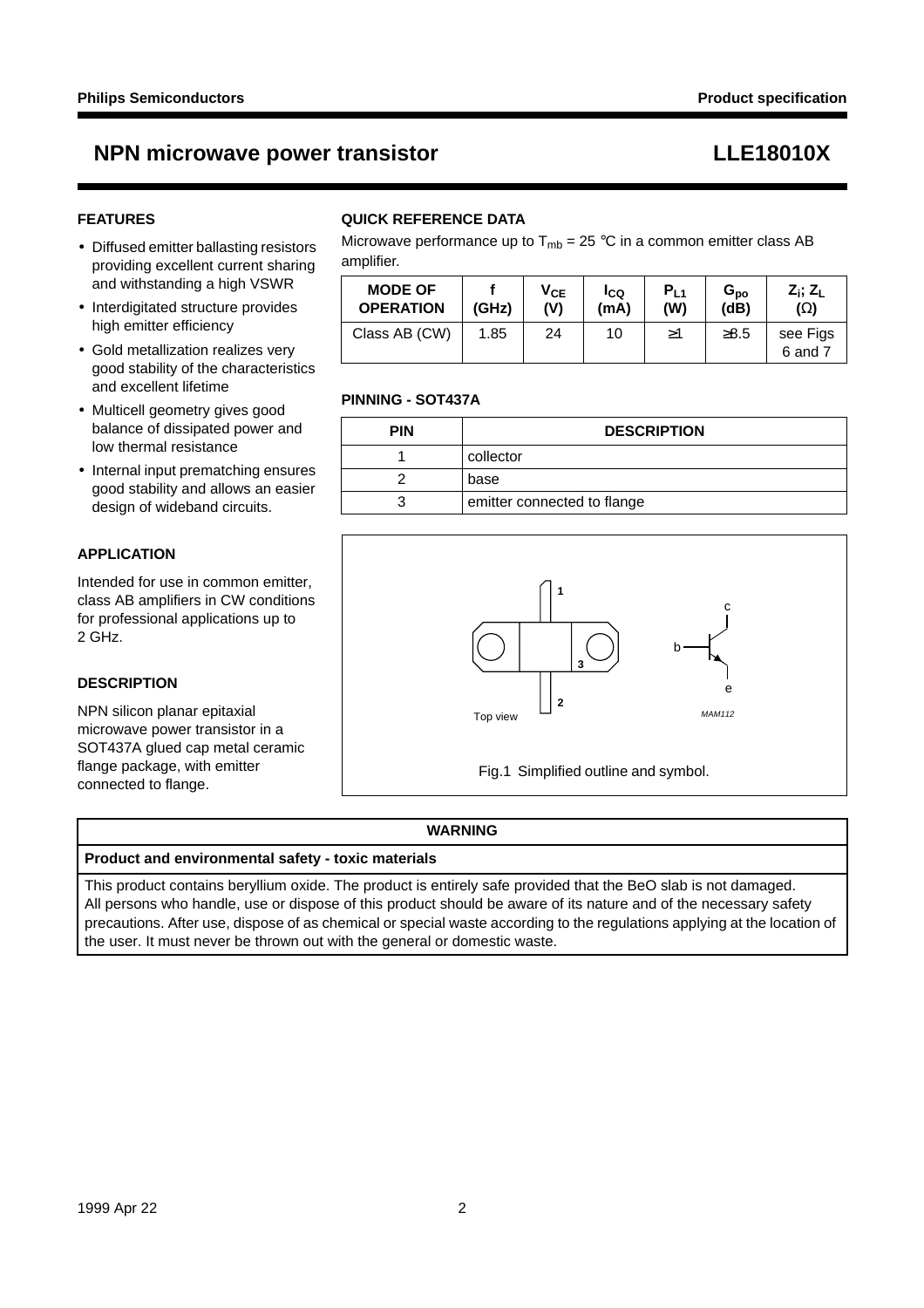### **LIMITING VALUES**

In accordance with the Absolute Maximum Rating System (IEC 134).

| <b>SYMBOL</b>                                   | <b>PARAMETER</b>          | <b>CONDITIONS</b>            | MIN.                     | MAX.   | <b>UNIT</b> |
|-------------------------------------------------|---------------------------|------------------------------|--------------------------|--------|-------------|
| V <sub>CBO</sub>                                | collector-base voltage    | open emitter                 |                          | 40     | V           |
| V <sub>CER</sub>                                | collector-emitter voltage | $R_{\text{RF}} = 220 \Omega$ | $\overline{\phantom{m}}$ | 30     | V           |
| <b>V<sub>CEO</sub></b>                          | collector-emitter voltage | open base                    |                          | 15     | $\vee$      |
| V <sub>EBO</sub>                                | emitter-base voltage      | open collector               |                          | 3      | V           |
| <sub>IC</sub>                                   | collector current (DC)    |                              |                          | 250    | mA          |
| $P_{\text{tot}}$                                | total power dissipation   | $T_{mb}$ = 75 °C             |                          | 4.5    | W           |
| ${\mathsf T}_{\text{stg}}$                      | storage temperature       |                              | $-65$                    | $+150$ | $^{\circ}C$ |
| Τi                                              | junction temperature      |                              |                          | 200    | $^{\circ}C$ |
| $\mathsf{T}_{\mathsf{s} \mathsf{l} \mathsf{d}}$ | soldering temperature     | $t \leq 10$ s; note 1        |                          | 235    | $^{\circ}C$ |

### **Note**

1. Up to 0.2 mm from ceramic.

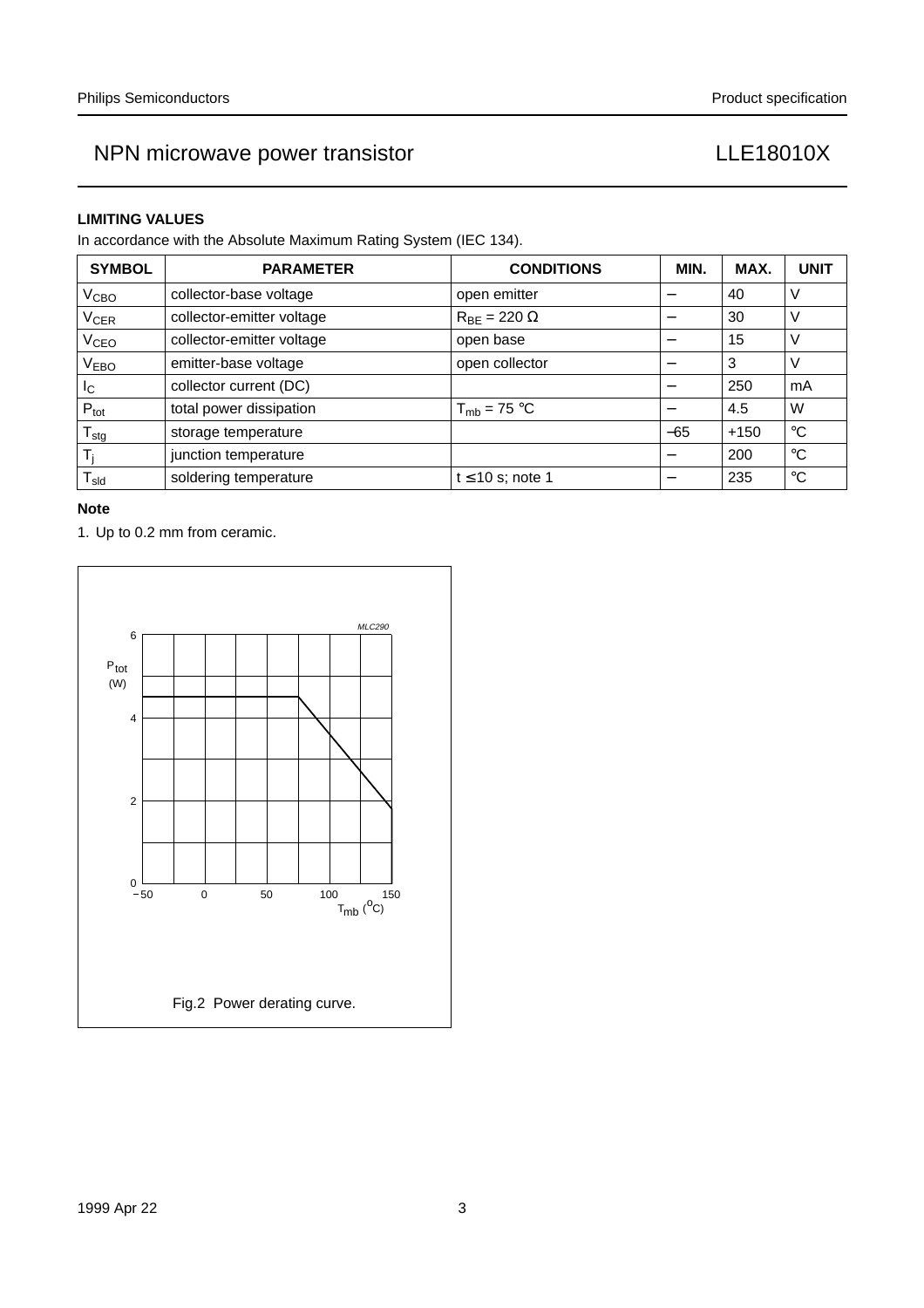### **THERMAL CHARACTERISTICS**

| <b>SYMBOL</b>         | <b>PARAMETER</b>                                  | <b>CONDITIONS</b> | MAX. | <b>UNIT</b> |
|-----------------------|---------------------------------------------------|-------------------|------|-------------|
| $R_{th\ j\text{-}mb}$ | thermal resistance from junction to mounting base | $T_i = 100 °C$    | 22   | K/W         |
| $R_{th mb-h}$         | thermal resistance from mounting base to heatsink |                   | 0.2  | K/W         |

### **CHARACTERISTICS**

 $T_{mb}$  = 25 °C unless otherwise specified.

| <b>SYMBOL</b>     | <b>PARAMETER</b>                    | <b>CONDITIONS</b>                   | <b>MIN</b> | MAX. | <b>UNIT</b> |
|-------------------|-------------------------------------|-------------------------------------|------------|------|-------------|
| <b>I</b> CBO      | collector cut-off current           | $I_E = 0$ ; $V_{CB} = 20$ V         |            |      | μA          |
| $V_{(BR)CER}$     | collector-emitter breakdown voltage | $I_C = 1$ mA; $R_{BE} = 220 \Omega$ | 30         |      |             |
| $V_{\rm (BR)CBO}$ | collector-base breakdown voltage    | $I_C = 1$ mA                        | 40         |      |             |
| $V_{(BR)EBO}$     | emitter-base breakdown voltage      | $I_F = 0.5$ mA                      |            |      |             |
| $h_{FE}$          | DC current gain                     | $I_C = 125$ mA; $V_{CE} = 5$ V      | 15         | 150  |             |

### **APPLICATION INFORMATION**

Microwave performance up to  $T_{mb} = 25 \degree C$  in a common emitter class AB amplifier.

| <b>MODE OF</b><br><b>OPERATION</b> | (GHz) | $V_{CE}$<br>(V) | IcQ<br>(mA) | $P_{L1}$<br>(W) | $G_{po}$<br>(dB)      | $\eta_{\mathbf{C}}$<br>(%) | $Z_i$ ; $Z_l$<br>$(\Omega)$ |
|------------------------------------|-------|-----------------|-------------|-----------------|-----------------------|----------------------------|-----------------------------|
| Class AB<br>(CW)                   | 1.85  | 24              | 10          | ≥1<br>typ. 1.5  | $\geq 8.5$<br>typ. 10 | typ. 40                    | see Figs 6 and 7            |
|                                    | 1.65  | 24              | 10          | typ. $2$        | typ. 11               | typ. 47                    | see Figs 6 and 7            |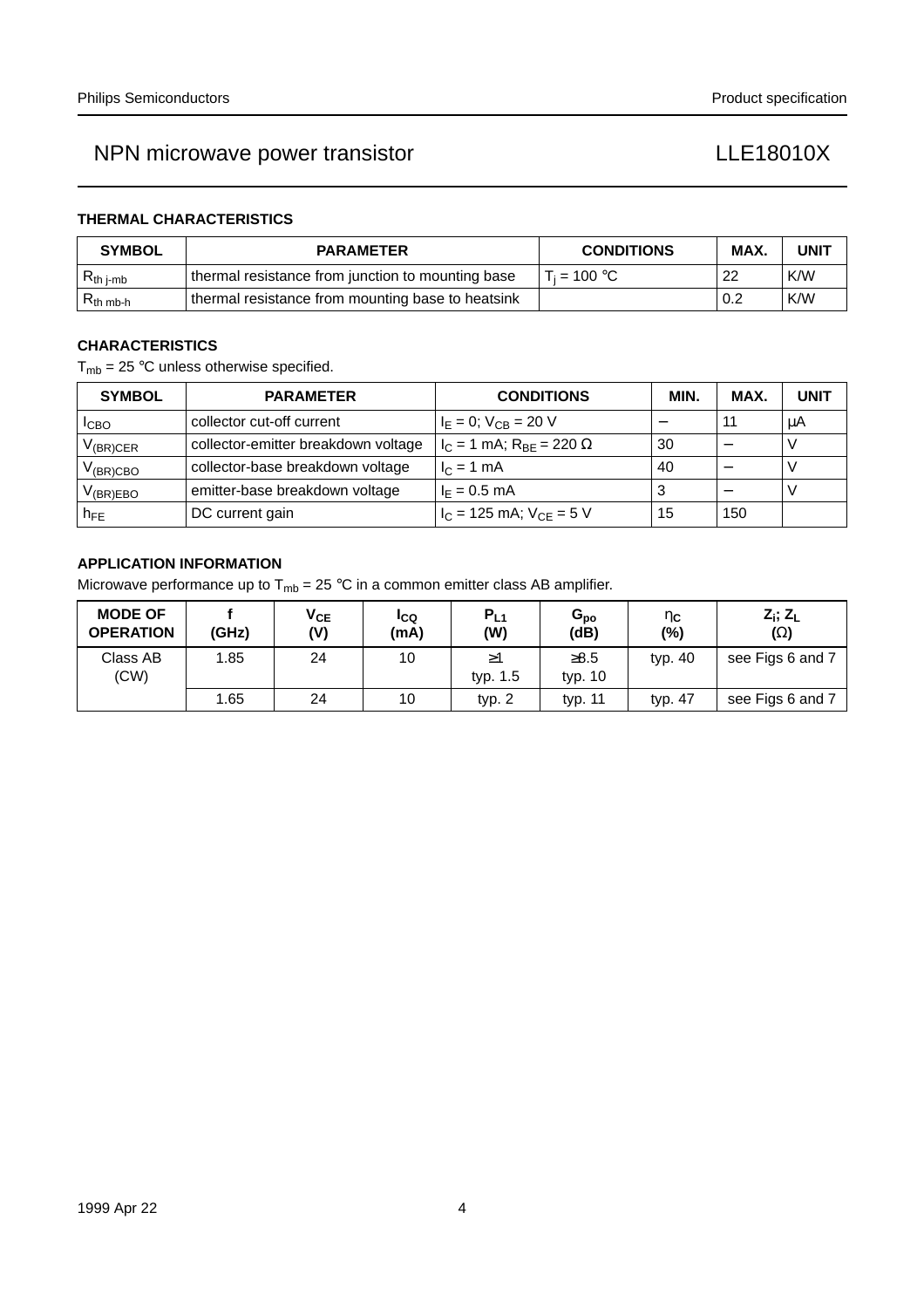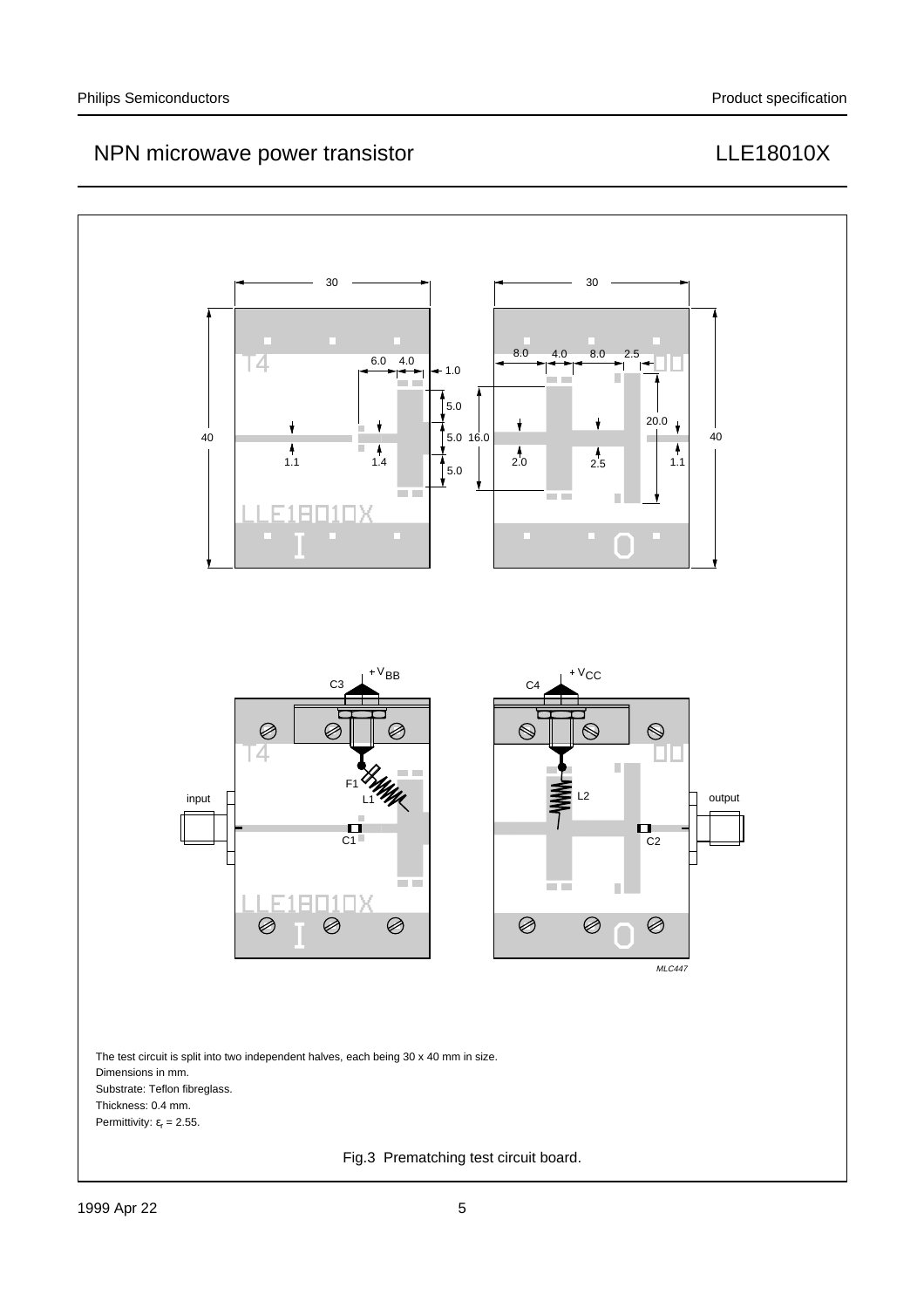

### **List of components** (see Figs 3 and 4)

| <b>COMPONENT</b> | <b>DESCRIPTION</b>                                        | <b>VALUE</b>           | <b>ORDERING INFORMATION</b>                                                    |
|------------------|-----------------------------------------------------------|------------------------|--------------------------------------------------------------------------------|
| TR1              | transistor, BDT91 or equivalent                           |                        |                                                                                |
| C1, C2           | DC blocking chip capacitor                                | 100 pF                 | ATC 100A101kp                                                                  |
| C3, C4           | feedthrough bypass capacitor                              | 1500 pF                | Erie 1250-003                                                                  |
| C <sub>5</sub>   | electrolytic capacitor                                    | 10 $\mu$ F, >30 V      |                                                                                |
| D <sub>1</sub>   | diode BY239 or equivalent; note 1                         |                        |                                                                                |
| D <sub>2</sub>   | diode BY239 or equivalent; note 2                         |                        |                                                                                |
| L1               | 4 turns 0.5 mm copper wire;<br>internal diameter $= 2$ mm |                        |                                                                                |
| L2               | 4 turns 0.5 mm copper wire;<br>internal diameter $= 2$ mm |                        |                                                                                |
| P <sub>1</sub>   | linear potentiometer                                      | 4.7 k $\Omega$         |                                                                                |
| R <sub>1</sub>   | resistor                                                  | 100 $\Omega$ , 0.25 W  |                                                                                |
| R <sub>2</sub>   | resistor                                                  | 10 k $\Omega$ , 0.25 W |                                                                                |
| R <sub>3</sub>   | resistor                                                  | 56 $\Omega$ , 0.25 W   |                                                                                |
| F <sub>1</sub>   | ferrite bead                                              |                        | Philips tube,<br>12NC = 4330 030 43081<br>$4.2 \times 2.2 \times 3.2$ mm (4B1) |

### **Notes**

- 1. In thermal contact with TR1.
- 2. In thermal contact with DUT.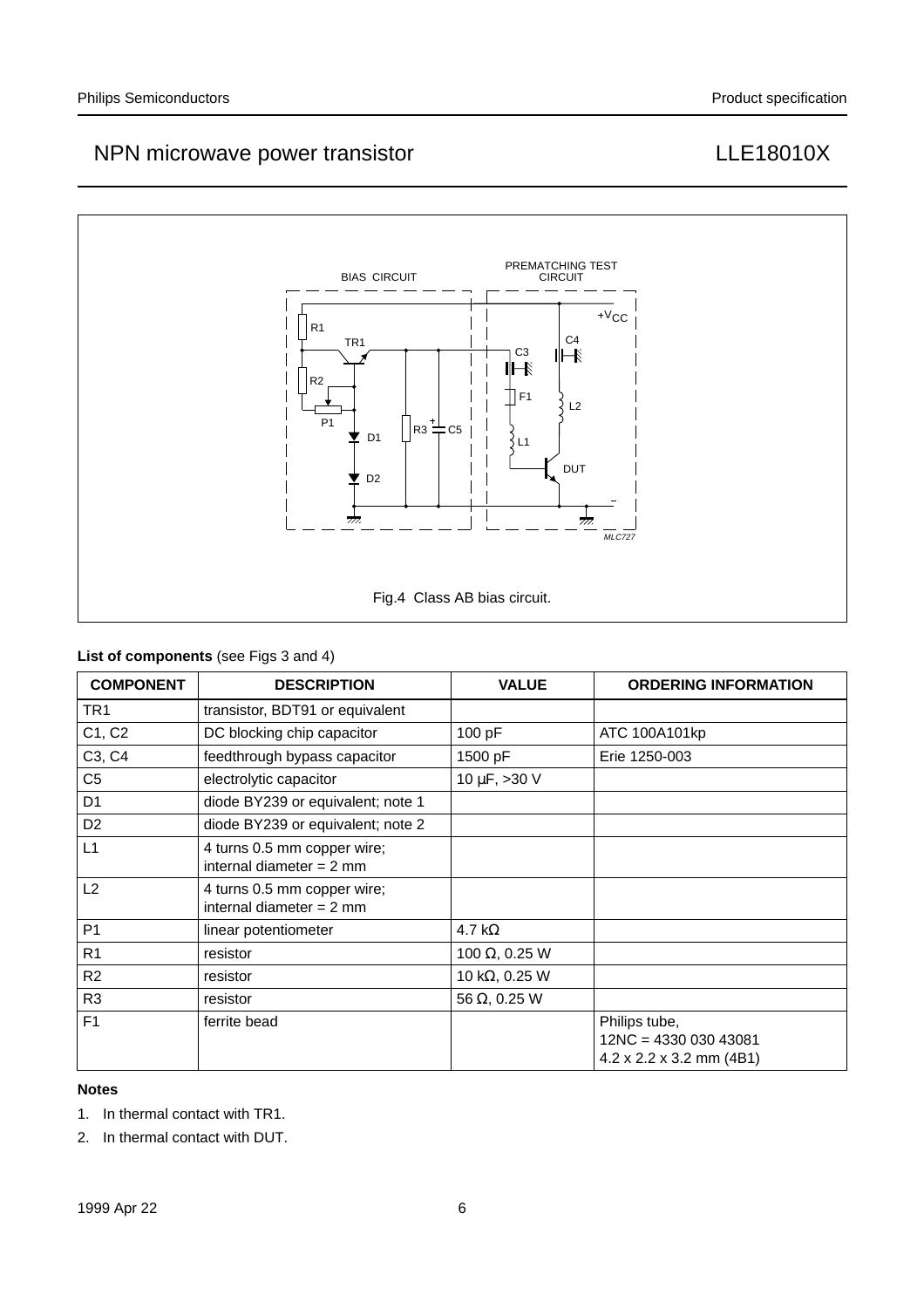

### **Input and optimum load impedances**

 $V_{CE}$  = 24 V;  $I_{CQ}$  = 50 mA (see Figs 6 and 7); typical values at  $P_L = P_{L1}$ .

| (GHz) | $Z_i$<br>$(\Omega)$ | $Z_L$<br>$(\Omega)$ |
|-------|---------------------|---------------------|
| 1.50  | $4.7 + j12.0$       | $8.2 + j21.7$       |
| 1.60  | $5.0 + j13.0$       | $7.3 + j20.5$       |
| 1.70  | $5.5 + j14.0$       | $6.5 + j19.0$       |
| 1.80  | $6.0 + j15.2$       | $6.2 + j17.5$       |
| 1.90  | $6.7 + j16.5$       | $5.9 + j16.0$       |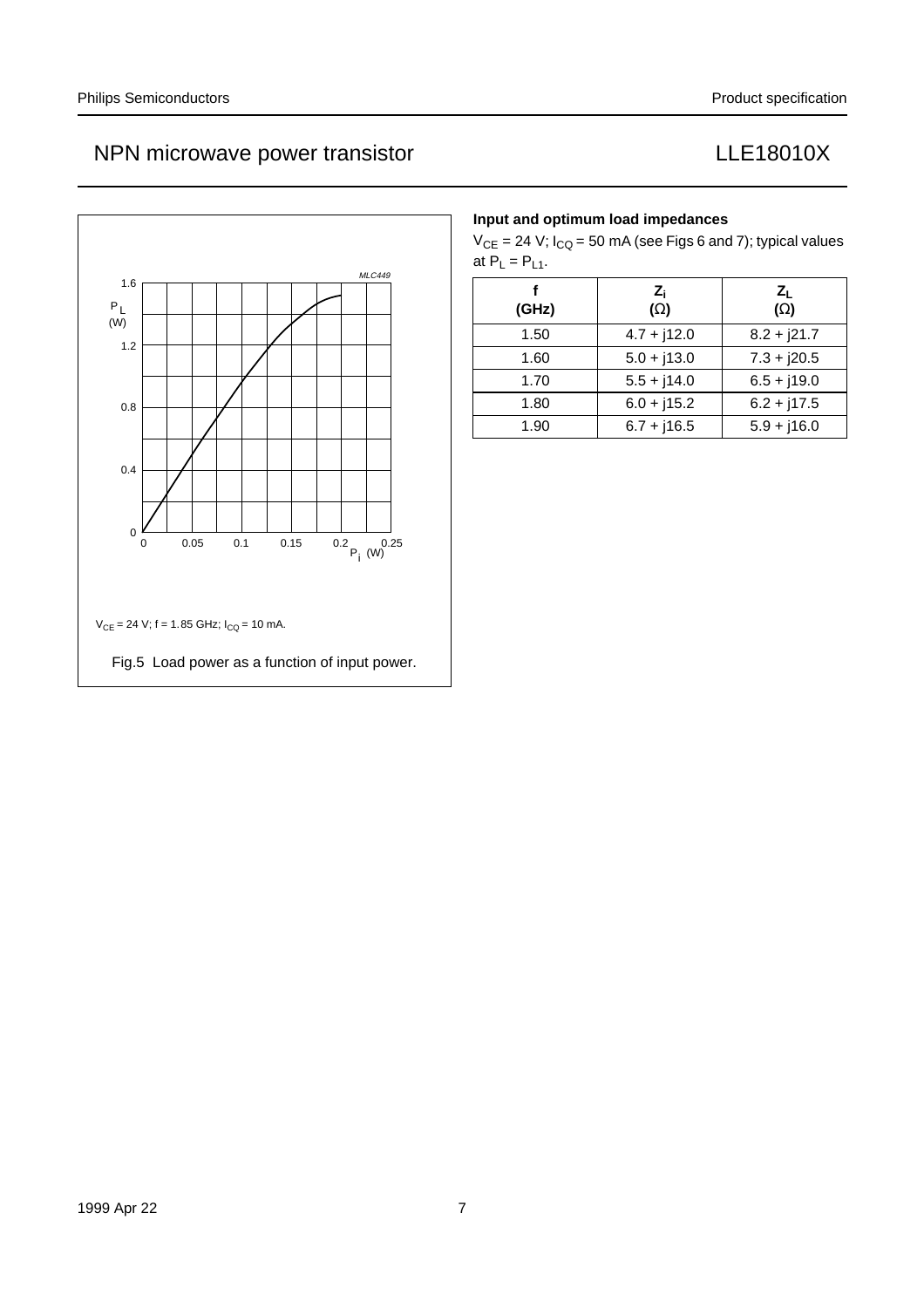

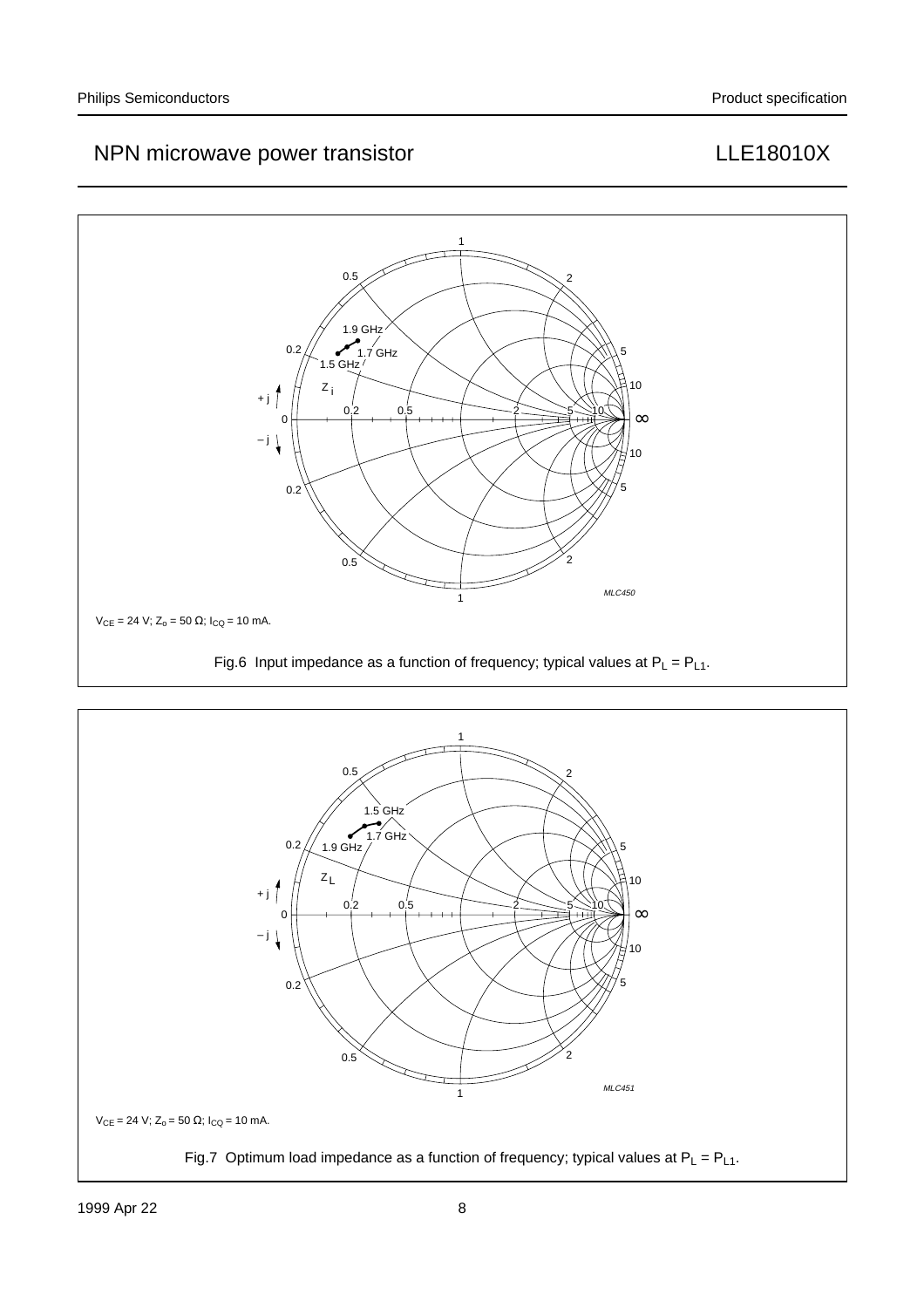## NPN microwave power transistor **LLE18010X**

### **PACKAGE OUTLINE**

### Flanged ceramic package; 2 mounting holes; 2 leads SOT437A

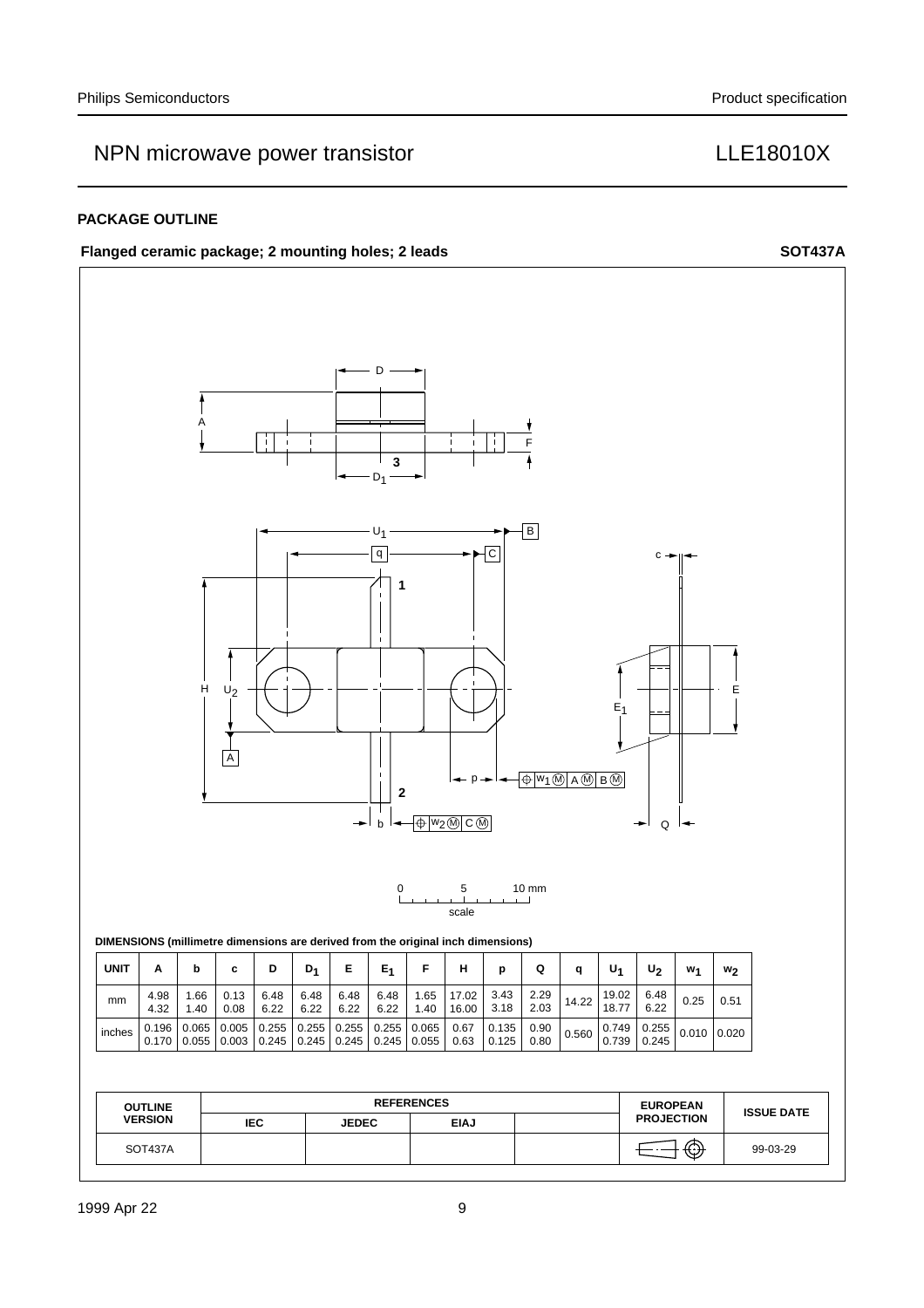### **DEFINITIONS**

| <b>Data Sheet Status</b>                                                                                                                                                                                                                                                                                                                                                                                                                                           |                                                                                       |  |  |  |
|--------------------------------------------------------------------------------------------------------------------------------------------------------------------------------------------------------------------------------------------------------------------------------------------------------------------------------------------------------------------------------------------------------------------------------------------------------------------|---------------------------------------------------------------------------------------|--|--|--|
| Objective specification                                                                                                                                                                                                                                                                                                                                                                                                                                            | This data sheet contains target or goal specifications for product development.       |  |  |  |
| Preliminary specification                                                                                                                                                                                                                                                                                                                                                                                                                                          | This data sheet contains preliminary data; supplementary data may be published later. |  |  |  |
| Product specification                                                                                                                                                                                                                                                                                                                                                                                                                                              | This data sheet contains final product specifications.                                |  |  |  |
| <b>Limiting values</b>                                                                                                                                                                                                                                                                                                                                                                                                                                             |                                                                                       |  |  |  |
| Limiting values given are in accordance with the Absolute Maximum Rating System (IEC 134). Stress above one or<br>more of the limiting values may cause permanent damage to the device. These are stress ratings only and operation<br>of the device at these or at any other conditions above those given in the Characteristics sections of the specification<br>is not implied. Exposure to limiting values for extended periods may affect device reliability. |                                                                                       |  |  |  |
| <b>Application information</b>                                                                                                                                                                                                                                                                                                                                                                                                                                     |                                                                                       |  |  |  |

Where application information is given, it is advisory and does not form part of the specification.

### **LIFE SUPPORT APPLICATIONS**

These products are not designed for use in life support appliances, devices, or systems where malfunction of these products can reasonably be expected to result in personal injury. Philips customers using or selling these products for use in such applications do so at their own risk and agree to fully indemnify Philips for any damages resulting from such improper use or sale.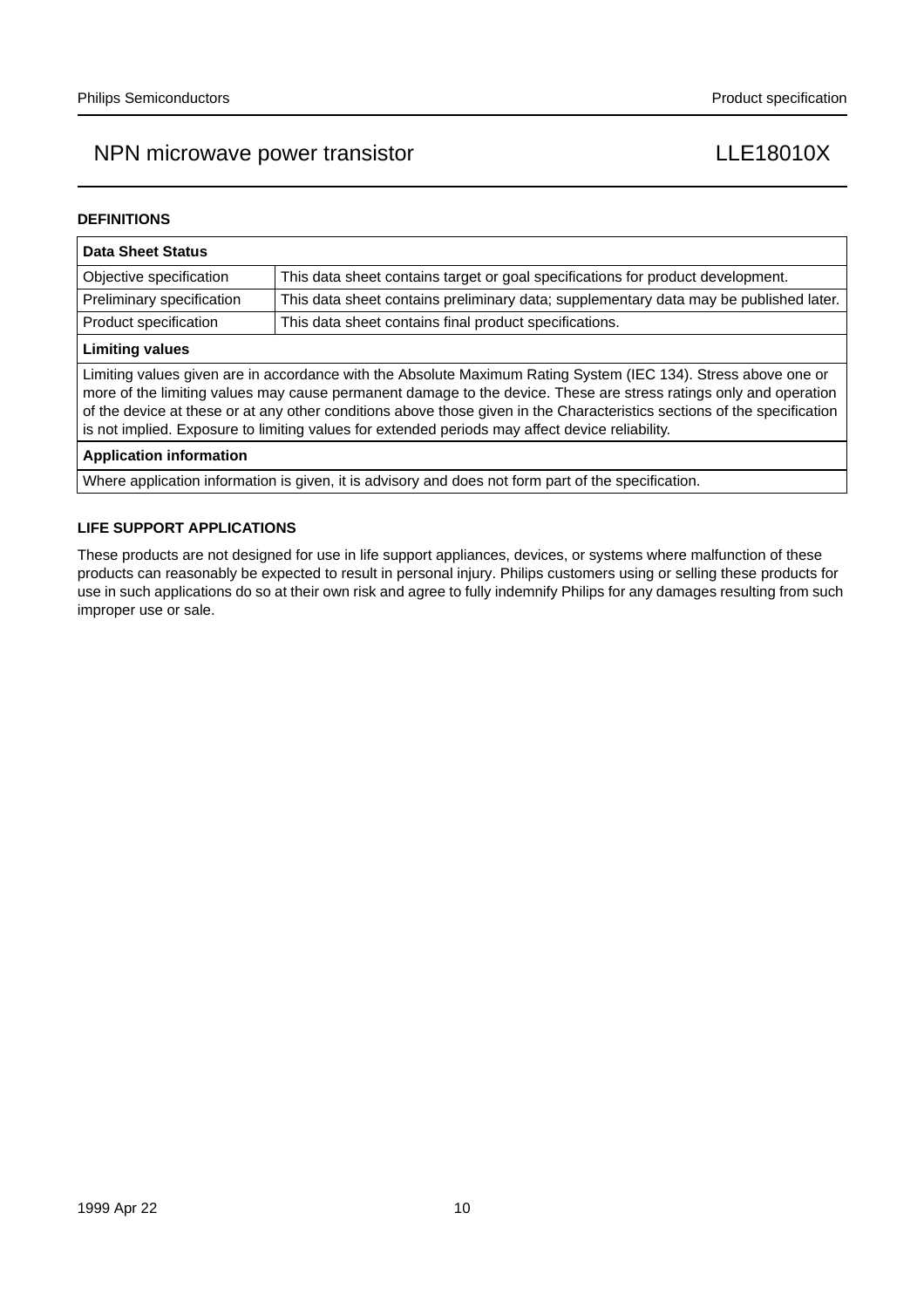**NOTES**